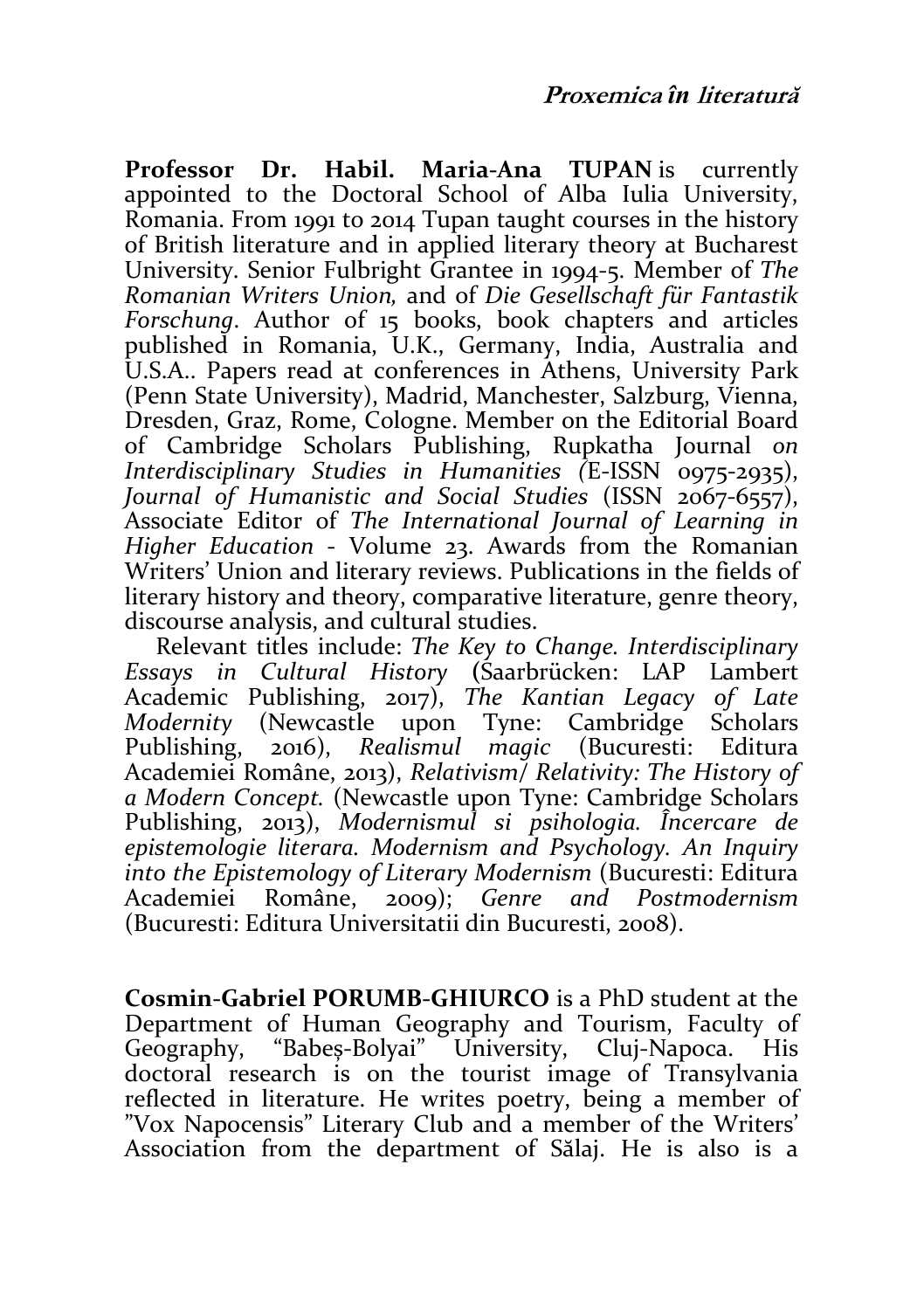member of "Speculum" Centre for Research of the Imaginary, "1 Decembrie 1918" University of Alba-Iulia.

Cristina Matilda VĂNOAGĂ, PhD student in literature, member of "Speculum" Research Centre for the Imaginary. She is specialised in the analysis of discourse and mentalities. As a translator specialised in theology, she translated Michael Keiser's Spread the Word: Reclaiming the Apostolic Tradition of Evangelism. She is the host and director of the radio show "Incursions in literature", at Radio Reîntregirea Alba Iulia. She founded the educational activities TheRightWord.ro, based on her own method for stimulating communication among children, starting from texts of fairy tales and other stories for children.

Alina BAKO: Assistant Professor, Department of Romance Studies, Faculty of Letters and Arts, "Lucian Blaga" University of Sibiu. Postdoctoral studies at Academia Română (2014-2015). Member of several research centers among which: the Center for Intercultural and Philological Research in Sibiu, the "Speculum" Center for the Research on the Imaginary in Alba Iulia, the European Narratology Network (ENN), Centre de Recherche sur la Littérature des Voyages. Volumes: Dinamica imaginarului poetic. Grupul oniric românesc, 2012 (Prize of the Writers' Union, Cluj section, Prize of the Writers' Union, Sibiu section, for Critical debut); Voies et voix de l'imaginaire roumain: Le groupe des poètes oniriques. Leonid Dimov, Emil Brumaru, Vintilă Ivănceanu, Virgil Mazilescu, Daniel Turcea, Sarrebruck, Germania, Editions universitaires européennes, 2012; Reprezentări ale bolii și maladii ale sistemului socio-politic în romanul românesc (1960- 1980), 2015. Contributions in collective volumes abroad: L'exil onirique. Dumitru Tsepeneag et Leonid Dimov, in Exils et transferts culturels dans l'Europe moderne, Cahiers de la Nouvelle Europe. Collection du Centre Interuniversitaire d'Etudes Hongroises et Finlandaises, no 21, Paris, L'Harmattan, 2015; L'espace fermé et les représentations des maladies imaginaires et imaginées dans le roman roumain des années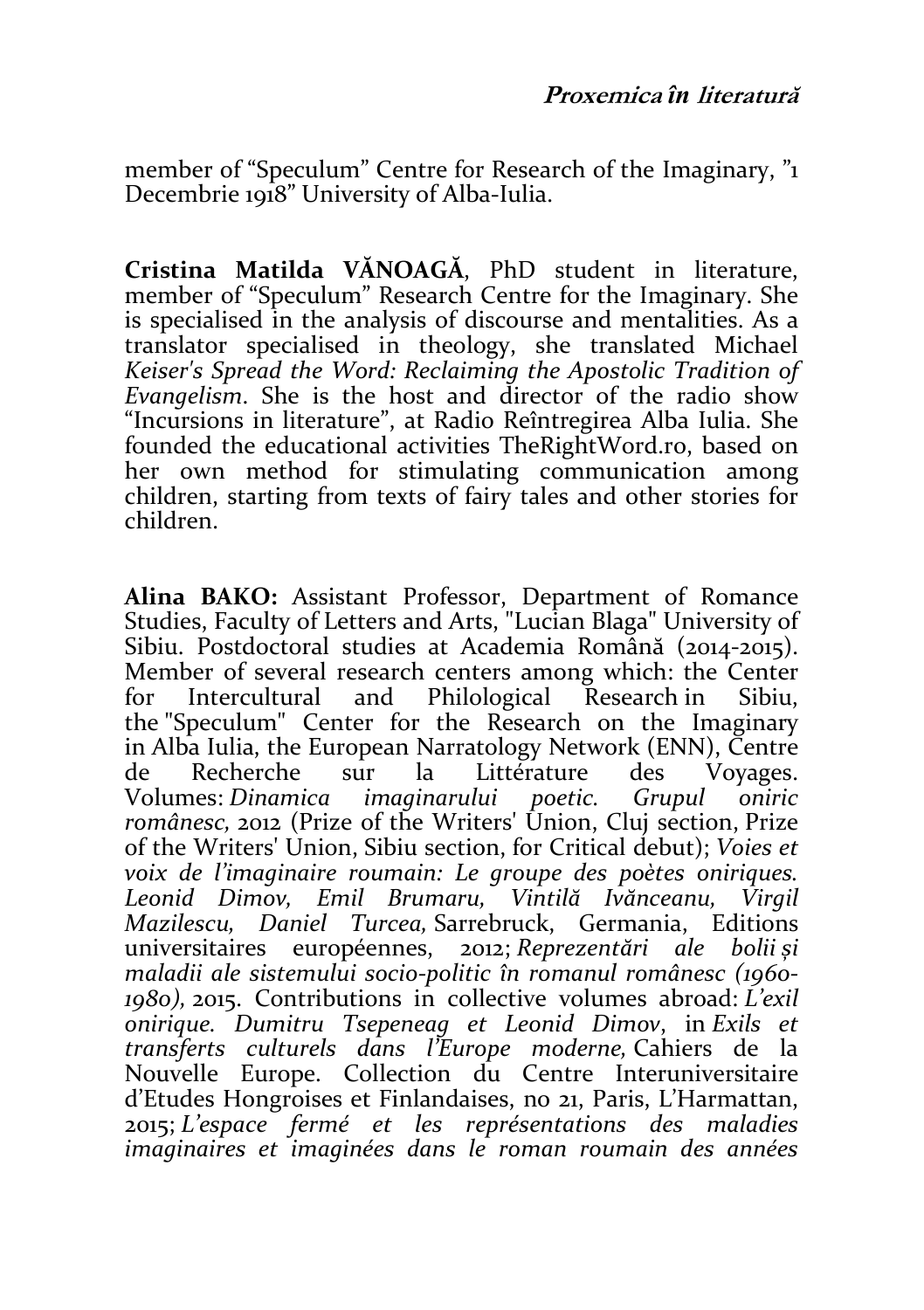1960-1980, Aracnee Editrice, Palermo; La subversion de l'imaginaire: le cas de la littérature roumaine,in Anais do II Congresso Internacional do Centre de Recherches Internationales sur l'Imaginaire: A teoria geral do imaginario 50 anos depois: conceitos, nocoes, metaforas, Imaginalis, Porto Alegres, Brazilia, 2015. Participations at national and international conferences. Collaboration at different journals: Transilvania, Steaua, Annales Universitatis Apulensis, Anuarul Institutului de Cercetări Socio-Umane, Caiete Critice, Studia Universitatis Petru Maior, Caietele Echinox, Text și discurs religios, Langue et Littérature. Repères identitaires en contexte européen, interculturelle et littérature, International Journal of Humanities and Cultural Studies (IJHCS), etc.<br>Editorial sercetary at Caietele Lucian Blaga. Research sercetary at Caietele Lucian scholarships: Université "Michel de Montaigne" of Bordeaux, Sophia Antipolis University of Nisa, Oxford Brookes University of Oxford, Macedonia University of Salonic. Invited Professor at ISMAI Porto University, Université "Stendhal" Grenoble, BLCU (Beijing Language and Culture University).

Aritina MICU, PhD student at 1 Decembrie 1918 University of Alba Iulia. Member of The "Speculum" Research Center on the Imaginary in Alba Iulia. Teaches Romanian language and literature at titular de Limba și literatura română "Brassai<br>Samuel" high school in Clui-Napoca Several articles in Cluj-Napoca. Several articles<br>ei squ mahalaya omului nou"in published: Amantul Colivăresei sau mahala<br>Globalization. Intercultural Dialogue Globalization, Intercultural Dialogue and National Identity (2014), Dragoste și sexualitate în romanele lui G.M. Zamfirescu in Communication, Context, Interdisciplinarity (2014), Mahalaua - oglinzi romanești contemporane, in Literary Discourse and Multicultural Dialogue 2nd edition (2014), Fetele "îngerului negru" în lumea periferiei, in Globalization, Intercultural Dialogue and National Identity 2nd edition (2015), Petru Cimpoeșu sau comprimarea mahalalei într-o scară de bloc, in Literary and Multicultural (2015), Alteritate și identitate în spațiul mahalalei literare in Incursiuni în imaginar 8 (Alba Iulia, 2017).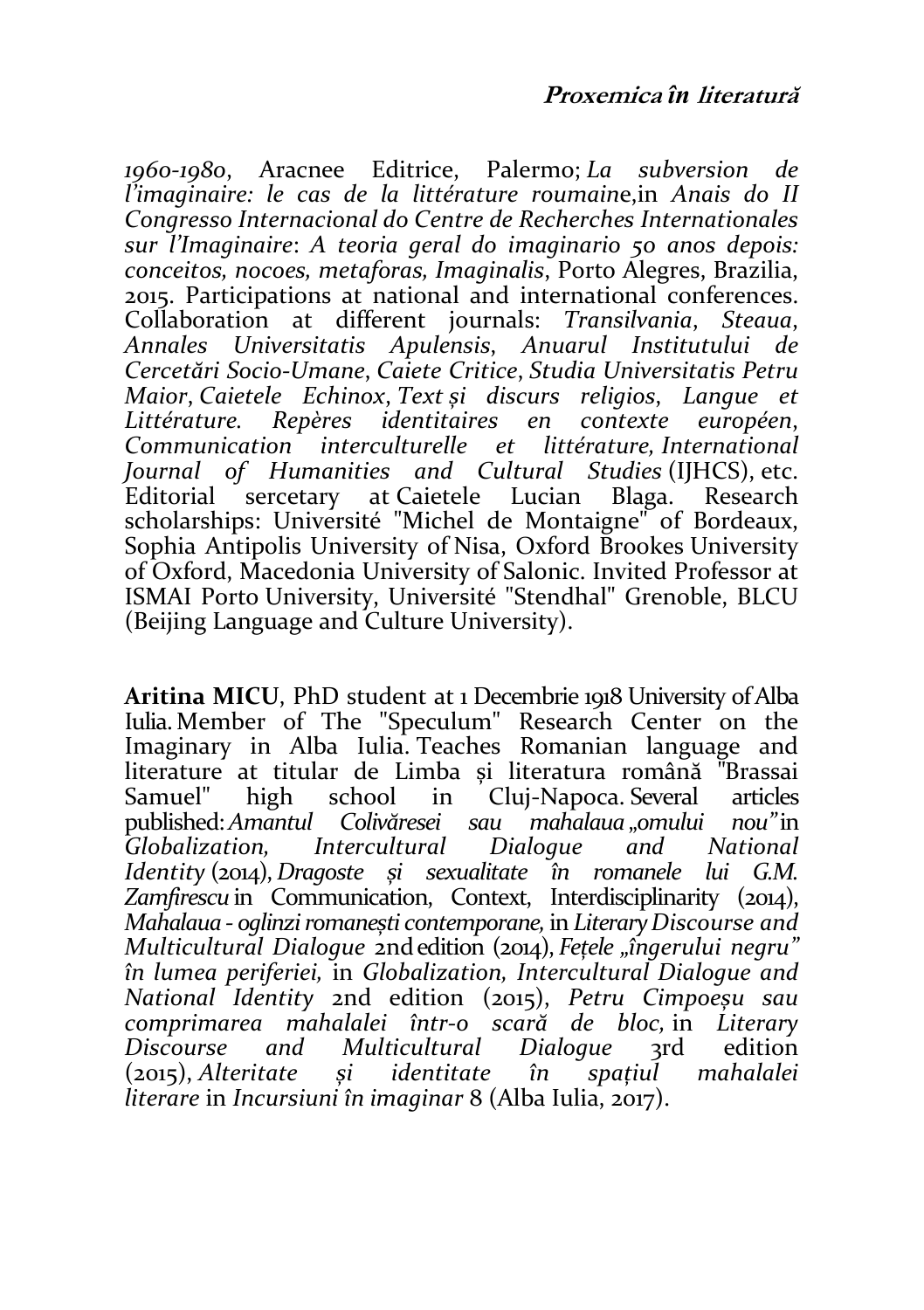Liliana DANCIU. PhD in Philology, with a thesis on the novel "The Forbidden Forest" by Mircea Eliade at 1 Decembrie 1918 University of Alba Iulia (2017). She graduated the Faculty of Letters, Philosophy and History, Department of Philology, the University of Craiova (1995). MA in Romanian Language and Literature, Faculty of Humanistic and Social Studies, Aurel Vlaicu University of Arad (2013). Since 1995, she is a high school teacher, Romanian Language and Literature Department. Member of the Research Center Speculum, Alba Iulia. Author of the volume Romanul din roman: Noaptea de sânziene, de Mircea Eliade (The Novel in the novel: "The Forbidden Forest" by Mircea Eliade), București, Editura Ideea Europeană, 2017. She published articles and studies in various scientific and cultural journals, such as the Journal of Humanistic and Social Studies, Annales Universitatis Apulensis. Series Philologica, Incursions into the imaginary, Journal of Romanian Literary Studies, TricTrac: Journal of World Mythology and Folklore, SÆCULUM, Gnosis. She has participated in several scientific sessions, colloquia, symposiums, etc. in Romania (Arad, Alba Iulia, Târgu Mures etc.) and abroad (Rome).

Ariana COVACI, PhD at 1 Decembrie 1918 University of Alba Iulia with a thesis on The coordonates of the imaginary in Sorin Titel's prose. Romanian language teacher at the National College "C. D. Loga" Caransebeș). Editor of the literary magazine "Interferențe", member of The Imaginary Research Center "Speculum" from Alba Iulia. She had several articles published: "George Cosbuc. Mesajul unei generatii perimate", in Romania 100. Studii, articole, eseuri, Caransebes, 2018; "Spațiul în literatură", in Interferențe, no.3, November 2018; "Barocul în proza lui Sorin Titel", in Interferențe, no. 1, December 2017.

Maria HOLHOŞ: Doctor în filologie,Membră a Centrului de Cercetare a Imaginarului "Speculum". Volume de autor: Basmul  $-$ lecturi critice (2010), Basmul – momente de referință (2011). Articole și studii critice în volume colective (Incursiuni în imaginar, 2007-2011, 2017; Educația din perspectiva valorilor. Idei, concepte, modele, 2013-2017) în periodice culturale și științifice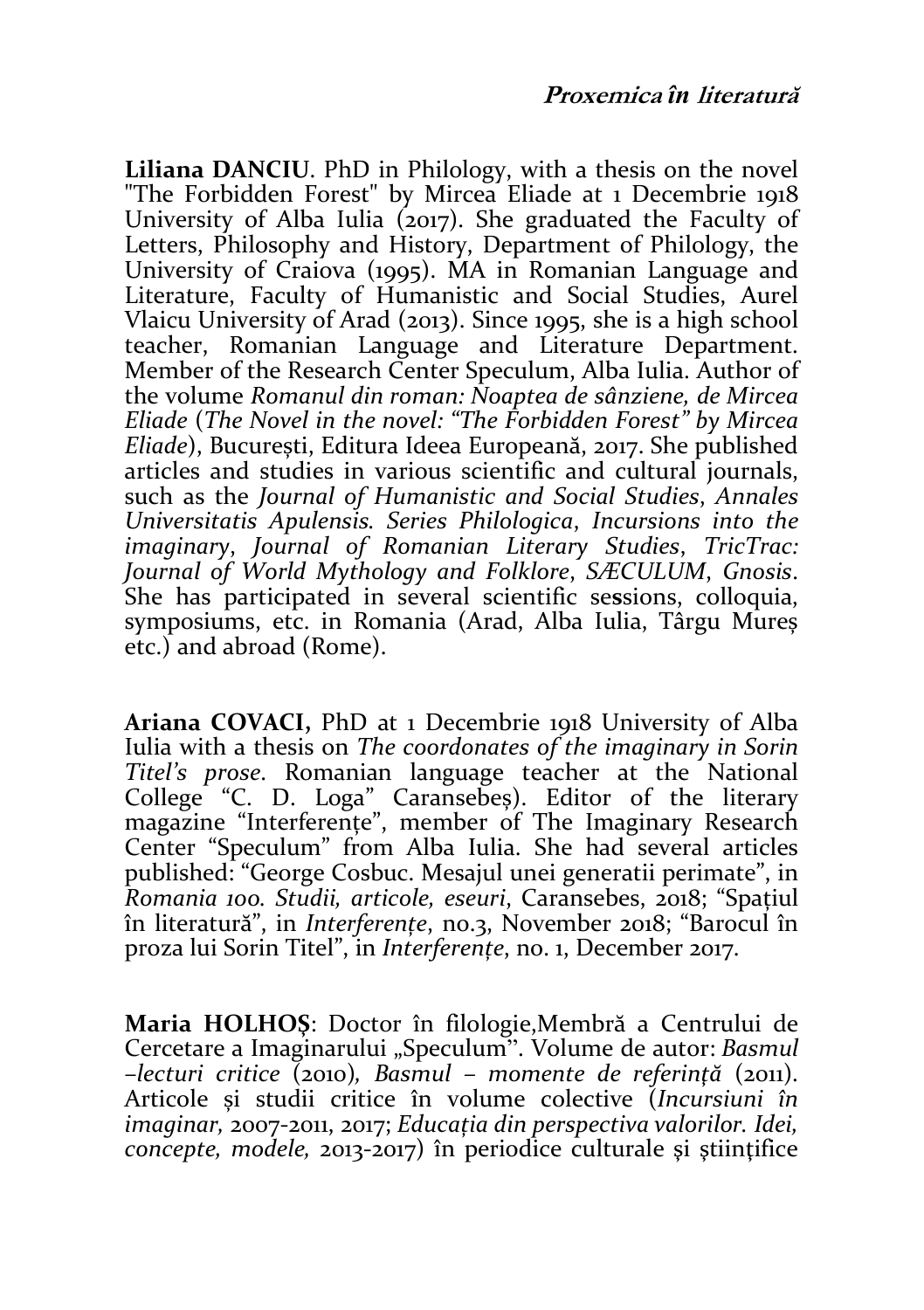("Annales Universitatis Apulensis. Series Philologica" Alba Iulia, "Journal of romanian literary studies" Târgu Mureș) etc.

Andra Gabriela HOLHOȘ: Membră a Centrului de Cercetare a Imaginarului "Speculum". Profesor engleză-spaniolă, titular la Liceul cu program sportiv, Alba Iulia. A absolvit studiile la Facultatea de Litere a Universității "Babes-Bolyai", Clui Napoca (2010), studii de master (2012). Articole și studii critice în volume colective (Incursiuni în imaginar, 2017; Educația din perspectiva valorilor. Idei, concepte, modele, 2014-2017) în periodice culturale si stiintifice ("Annales Universitatis Apulensis. Series Philologica" Alba Iulia, "Journal of Romanian literary studies" Târgu Mureș) etc.

Sonia ELVIREANU, Assistant Professor at Universitatea Tehnică, Cluj-Napoca; poet, literary critic, essayist, prose writer, translator; member of the Speculum Research Center of the Imaginary and of<br>the Francophone Association AMI Alba-La Manche. the Francophone Association AMI Volumes: Metamorfoză, novel, 2015; Printre priviri de nuferi/À travers des regards de nénuphars, verse, 2015; Între Răsărit și Apus/Entre le Lever et le Coucher, verse, 2014;Rodica Bragareprezentarea interiorității, 2014; Fața întunecată a lui Ianus, 2013; Singurătatea irisului/ La solitude de l'iris, verse, 2013; Gabriel Pleșea, O perspectivă asupra exilului românesc, 2012; Le retour de l'exil dans le roman L'Ignorance de Milan Kundera, 2011; În umbra cuvintelor, verse, 2011; Dincolo de lacrimi/Au-delà des larmes, verse; Timp pentru doi, verse, 2010; Itinerarii literare, 2009 (coord. vol.). Transaltions from French: Michel Ducobu, Loc calm. Catrene pentru meditație, 2015; Denis Emorine, Dintotdeauna, 2015; Jose Maria Paz Gago, Manuel pour séduire les princesses, 2010. Articles and studies published in: Cahiers de l'Echinox, Incursiuni în imaginar, Faire vivre les identités francophones. Actes du 12-e congrès mondial de la FIPF, Québec, 2008, Proceedings of The First International Conference on Linguistic and Intercultural Education, Aeternitas, 2008;Le français, une langue qui fait la différence. Actes du premier Congrès européen de la FIPF, Vienne 2006;Les presses de Zakład Graficzny Colonel s.c., Krakow, 2008; Evaluare alternativă,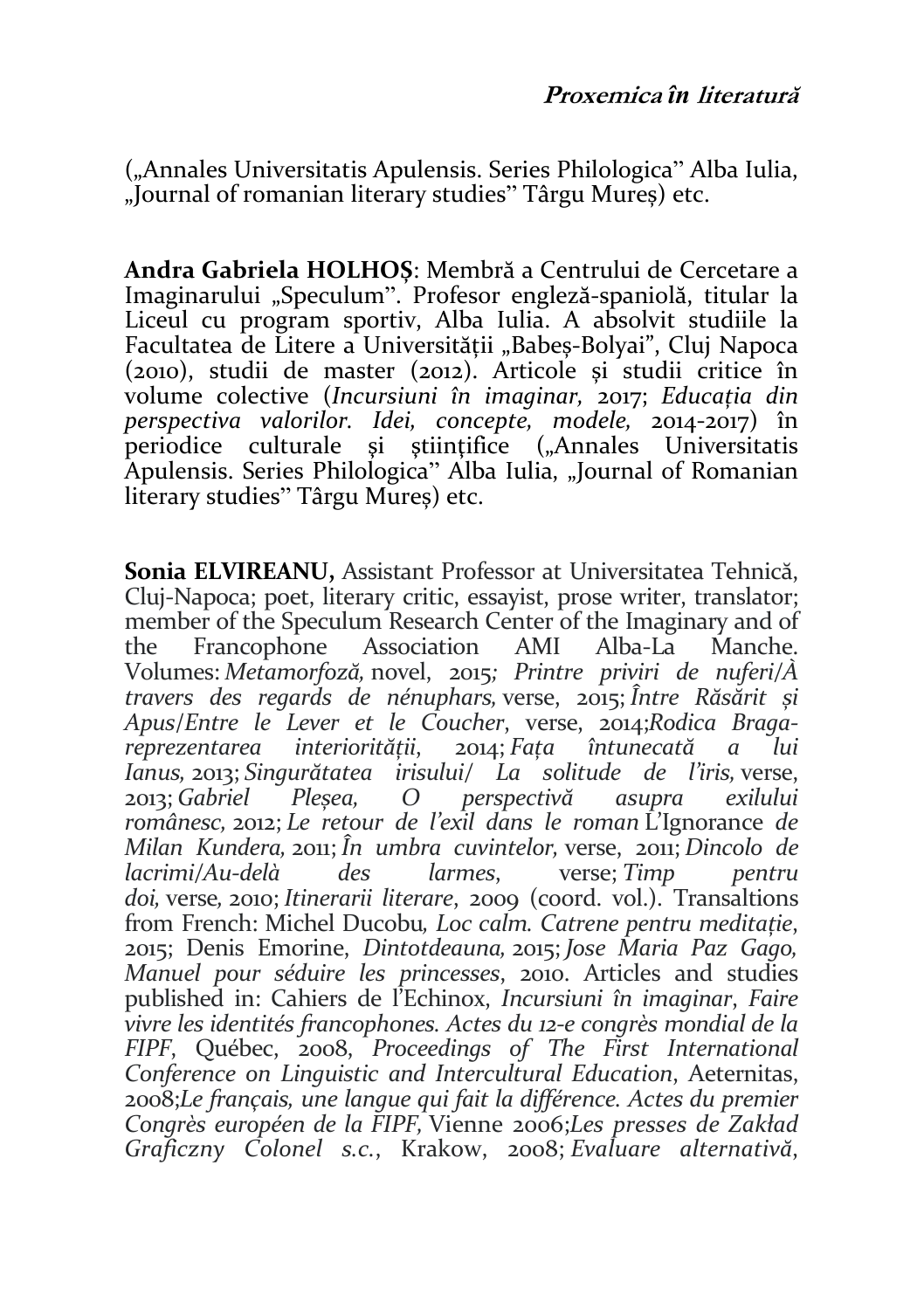2005; Metodele gândirii critice, 2004. Numerous book presentations, essays, translations, poems, prose in: Discobolul, Tribuna, Apostrof, Viața Românească, Caietele Echinox, Vatra, Verso, Familia, Nord literar, Luceafărul de dimineață, România Literară, Steaua, Annales Universitatis Apulensis, Rupkatha, Baaadul literar, Boema literară, Gând românesc, Dialogues et cultures, Pietrele Doamnei, Théorie et Pratique, Nouvelle Approche du français, Universul catedrei, Glasul, Claviaturi, Mistral, Messager.

Ovidiu IVANCU is a PhD holder at the University of Alba Iulia, Romania, The Faculty of History and Philology. The PhD dissertation (published in 2013) has the title: Cultural Identity and Collective Romanian Mentality in Post-Communism: Images, Myths, Perceptions, Repositions. Between 2009-2013, he was Visiting Lecturer at Delhi` University, New Delhi, India, teaching Romanian Language and Literature. Between 2017- 2018, he was Visiting Lecturer with State University of Comrat (Republic of Moldova). Currently, he teaches Romanian Language and Culture with Vilnius University (Lithuania). He has published numerous articles on the Romanian imaginary and collective mentality. He has also published articles in different collective volumes which are in Central and Eastern European Online Library. Ovidiu Ivancu's scientific interests are imagology, the theory of mentalities, literary theory, literary criticism, history of literature. He is a permanent collaborator of the journal Viața Românească.

Elena Teodora Mihaela SĂCĂREA (COLDEA) is a PhD student at 1 Decembrie 1918 University of Alba Iulia. Her research is focussed on the creation of Eginald Norbert Schlattner, a contemporary German writer from Romania. She is about to publish a preparatory study on this topic (The German minority in Transylvania, from its origins to the present) in Annales Universitatis Apulensis, Series Philologica, Aeternitas, Alba Iulia, 2018.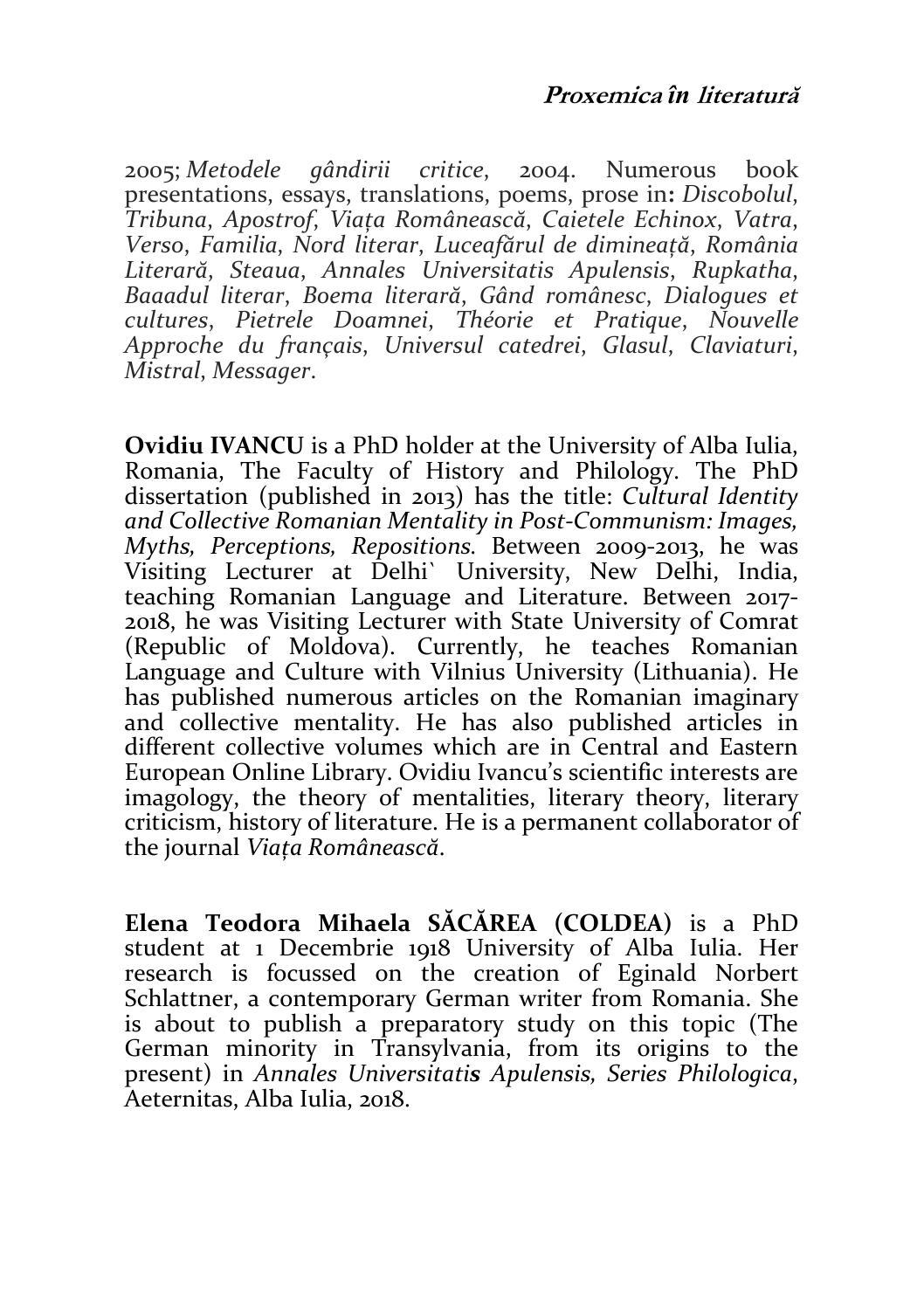Gabriela CHICIUDEAN. PhD in Philology (since 2005). She teaches the Theory of Literature, Literary Criticism, Introduction in the Science of Imaginary, Concepts and Methods of Scientific Research in Literature. She is the author of 4 individual volumes (Incursiuni în lumea simbolurilor, Sibiu, Imago Publishing House, 2004; Pavel Dan şi globul de cristal al creatorului, Bucureşti, The Romanian Academy Publishing House, 2007; Obiectiv/ Subiectiv. Încercări de stabilizare a fluidului, Iaşi, Tipomoldova Publishing House, 2013; Studii literare, Bucureşti, The Romanian Academy Publishing House, 2016). She co-authored 8 volumes and coordinated 7 study volumes. She published over 130 articles and studies in specialised periodicals in Romania and abroad. She is the executive manager of Speculum Centre for the Study of Imaginary, 1 Decembrie 1918 University of Alba Iulia. She is the organizer of Speculum Conferences and the editor of Incursiuni în imaginar, the literary journal of the Speculum Contre.

Corina MITRULESCU is a PhD student at 1 Decembrie 1918 University of Alba Iulia. She holds a master's degree in European Studies and a BA in History and English Literature. Her research interests include gender studies, feminism in literature, medieval history, and historical fiction. The working title of her doctoral research is Politics and poetics of gender in the early 20th century. Case studies in Romania and the United Kingdom. The aim of the research is to explore how women were reflected by early 20th century modernist narratives both in Romania and the UK and how this type of narrative challenged the traditional cliché of masculine/feminine dichotomy.

Petru Adrian DANCIU. PhD in Philology with a thesis on the Romanian folk tale at 1 Decembrie 1918 University of Alba Iulia (2018). He graduated the Faculty of Letters, Philosophy and History, Department of Orthodox Theology, Universitatea de Vest, Timisoara (1999). Master in History and Philosophy of Religions, Faculty of Orthodox Theology, Aurel Vlaicu University of Arad (2009). Member of the Speculum Research Center of the Imaginary, Alba Iulia. Teacher. Author of the volume Teologia numelor divine. Egiptul Antic (The Theology of Divine Names. The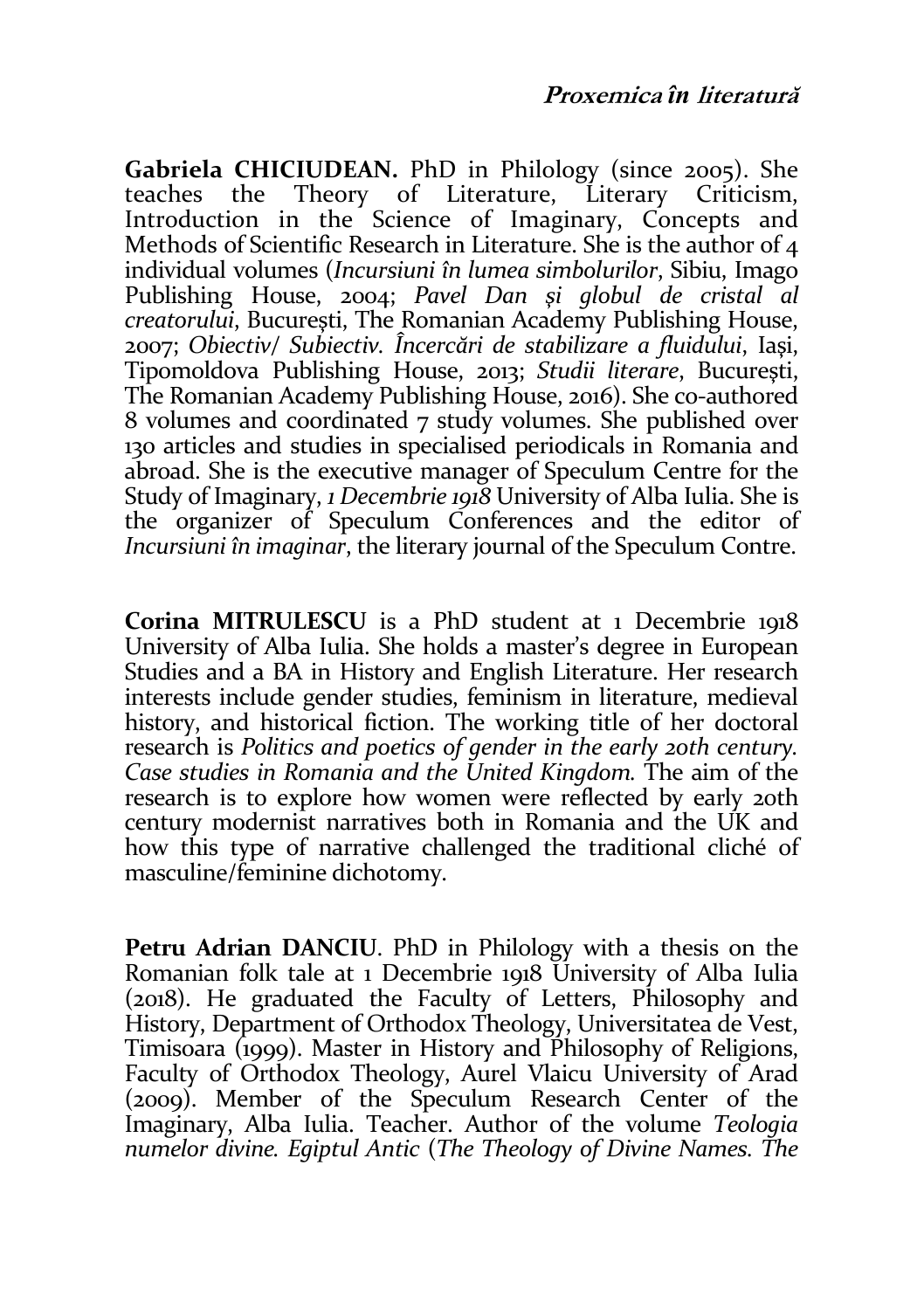Ancient Egypt) (2005). Articles and studies published in Tibiscum. Ethnography and History Studies and Communications, in the local journals *Interferențe*, *Gnosis* and in the international journals Journal of Romanian Literary Studies, Annales Universitatis Apulensis. Series Philologica, Incursions into the imaginary, TricTrac: Journal of World Mythology and Folklore, SÆCULUM. He has participated in national and international symposiums in Timisoara, Deva, Alba Iulia, Târgu-Mures.

Alexandra GRUIAN. Senior Curator of the collection of old ethnographic photography and of glass plates at ASTRA National Museum Complex, Sibiu. PhD in 2013 with the thesis "The Thresholds - the Exceeded Limit, explore the theories of passage between the realms in the Romanian folk tales". Since 2010, a member of "Speculum" Research Center on the Imaginary, Alba Iulia. Articles published in: "COLUMNA Finnish & Romanian Culture", University of Turku, Finland; "Transilvania", Sibiu; "Incursiuni în imaginar, Alba Iulia; "Annales Universitatis Apulensis – Series Philologica" Alba Iulia, "Cibinium ", Sibiu, etc.

Cristina ILEA (ROGOJINĂ) is a PhD Student at the Doctoral School in Humanities, Ovidius University of Constanța, with a research on anthroponymy of Romanian folk-tales. With a BA in Romanian Language and Literature – English Language and Literature and an MA in Romanian Studies, she is Assistant Professor in the Department of Romanian, Classical Languages and Balcanic Philology at the above named University of Constanta. She is also a member of Speculum, a Research Center of the Imaginary that functions at the 1 Decembrie 1918 University of Alba Iulia.

Rodica Gabriela CHIRA. With a PhD in Philology (Babeș-Bolyai University, Cluj, 2002), her fields of interest imply the history of French literature and civilization, comparative literature, imaginary studies, interdisciplinary and intercultural studies.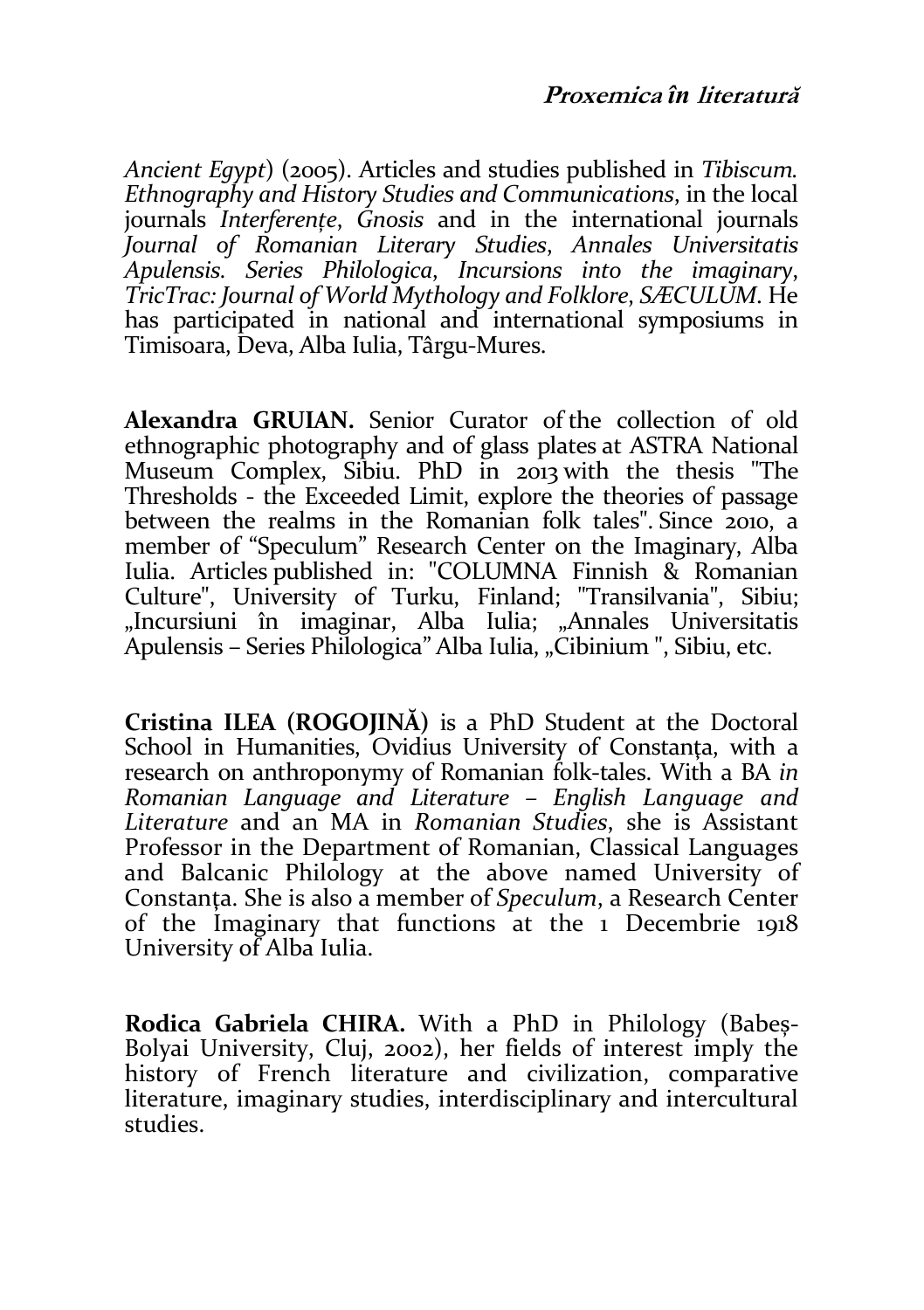She authored 4 books: Cyrano de Bergerac–du burlesque à la science-fiction (Alba Iulia: Ulise, 2002; Incursiuni literare, (Sibiu: Imago, 2003); Littérature et idées au Siècle des Lumières (Sibiu: Imago, 2005, 2008); Autres mondes. Approches SF (Iași: Ars Longa, 2015). She (co-) authored 10 books, 1 dictionary, 60 articles and book chapters published in international and national publications such as: Caietele Echinox, JoLIE , Trictrac: Journal of World Mythology and Folklore, Columna. Finnish & Romanian Babes-Bolvai, Cahiers l'Hermite. Translator from French into Romanian (Mircea Eliade, Sacrul şi profanul, Bucureşti, Editura Humanitas, 1992 Michel Ducobu, Un belgian la capătul plajei, Cluj-Napoca, Limes, 2012) and from Romanian to French, with Doina Puşcău (Iacob Mârza, École et nation. Les écoles de Blaj à l'Époque de la Renaissance nationale, Col. "Bibliotheca Rerum Transilvaniae", Institutul Cultural Român. Centrul de Studii Transilvane, 2005), member of 5 national and international scientific committees. Co-editor of Annales Universitatis Apulensis. Series Philologica, Incursiuni in imaginar (Incursions into the Imaginary), Caietele Echinox, Imaginaire et illusion, vol. 23, 2012, Incursiuni în imaginar, etc. Vice-president of CIEL - Centre of Research and Innovation in Linguistic Education she is directing the research group on Plurilingualism and Interdisciplinarity.

Scholarships: 2005-2006 New Europe College. Institute of Advanced Studies, Bucarest, with an individual research project Du comique et de la science-fiction – à la rencontre du réel/d'une réalité; July 2010, International Writers' and Artists' Residency – Val David, Québec, Canada with an individual research project: Religious Symbolism in Four Fairy-Tales: Cinderella, The Story of the Pig, The Story of the Wonderworking Wolf and the Golden-Haired Ileana, The Fire Bird.

She was visiting professor at Université de Caen, Basse Normandie in March-April 2018.

As a member of the Romanian Writer's Union, besides the above mentioned translations, she published a personal volume of poems Dar din dar, poeme cu ilustrații de Anca Sas, Alba Iulia, Aeternitas, 2012, and a pseudo-journal, Casa mea de sticlă, Ars Longa, 2018.